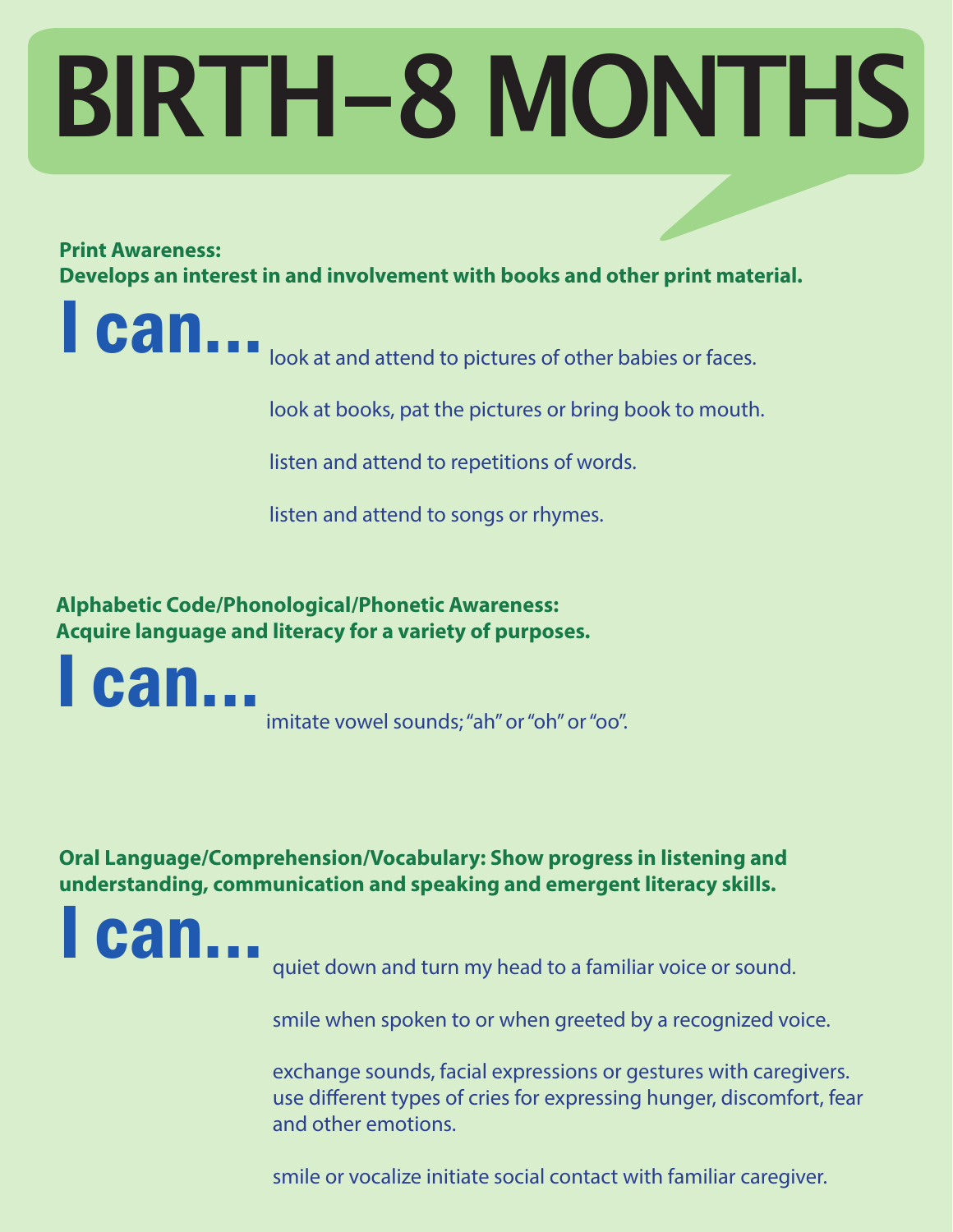### **8-18 MONTHS**

#### **Print Awareness:**

**Develops an interest in and involvement with books and other print material.**



**Can...** make motions for familiar games, rhymes and/or finger plays.

point at or name objects, animals or people in photos, pictures and books.

sing or join in on familiar songs.

turn pages of a book; look at pictures and use sounds or words.

**Alphabetic Code/Phonological/Phonetic Awareness: Acquire language and literacy for a variety of purposes.**



produce sounds or babble by self or as a response to others

**Oral Language/Comprehension/Vocabulary: Show progress in listening and understanding, communication and speaking and emergent literacy skills.**



quiet down or get excited when I hear a familiar voice.

look at a person who calls my name or speaks to me.

respond with gestures or words to simple requests or questions.

use gestures to communicate with caregivers.

use 10 to 20 words/signs in my home language consistently.

answer a "what's this" question with one word for familiar people.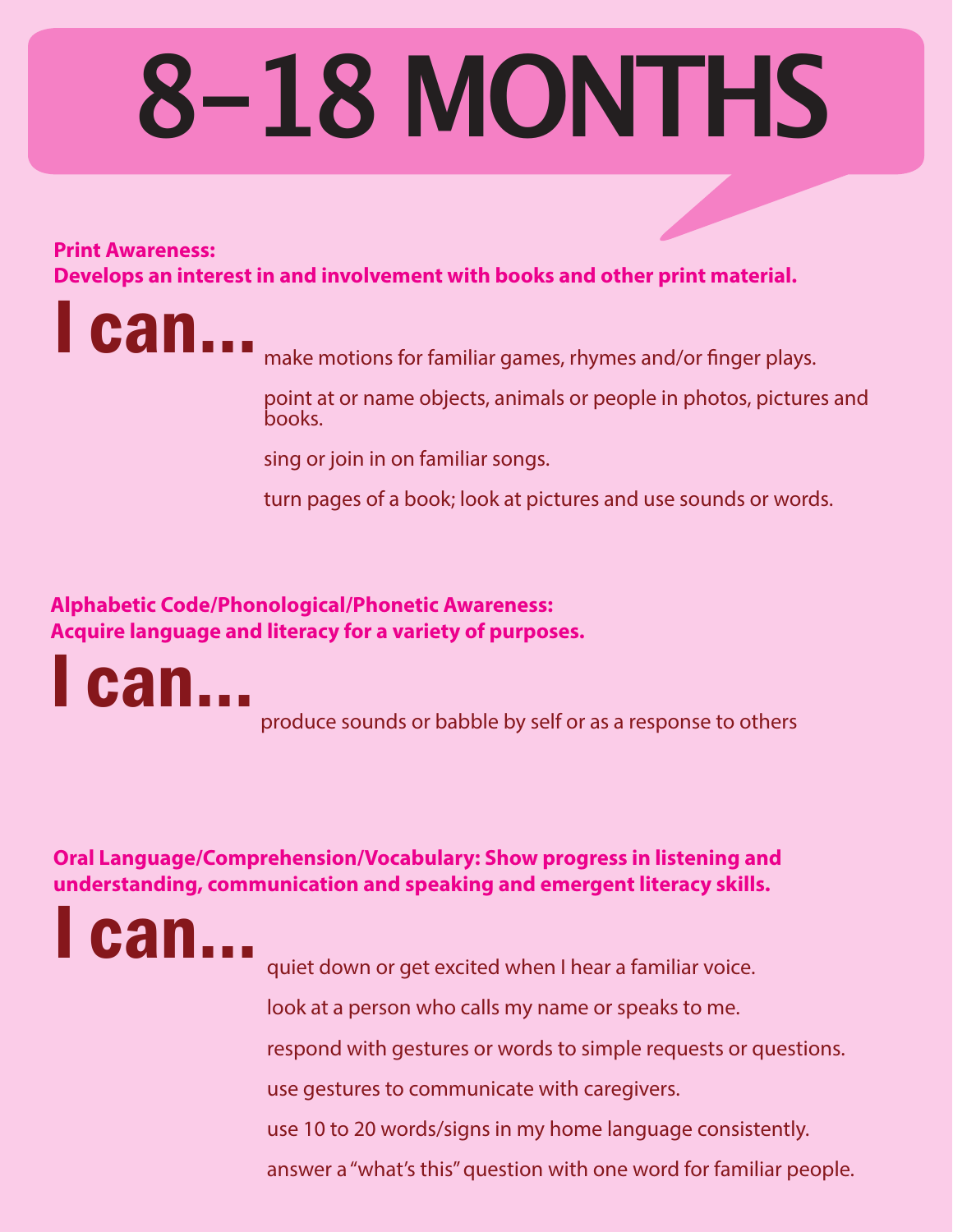## **18-36 MONTHS**

#### **Print Awareness:**

**Develops an interest in and involvement with books and other print material.**

**Can...** participate in simple songs, rhymes or stories.

look at pages, turn pages and name people or objects in a variety of books.

bring a favorite book to another person to read or share.

pretend to read a book.

make scribbles or shapes on paper to convey meaning.

**Alphabetic Code/Phonological/Phonetic Awareness: Acquire language and literacy for a variety of purposes.**



imitate sounds in response to sounds I hear.

repeat simple rhymes or songs

**Oral Language/Comprehension/Vocabulary: Show progress in listening and understanding, communication and speaking and emergent literacy skills.**

can...

follow a simple one step direction and instruction.

use words/sign language to express needs.

use two or three words to initiate conversations and ask/answer questions.

use my home language with a vocabulary of 50 or more words or signs.

use two or three word sentences.

ask why questions.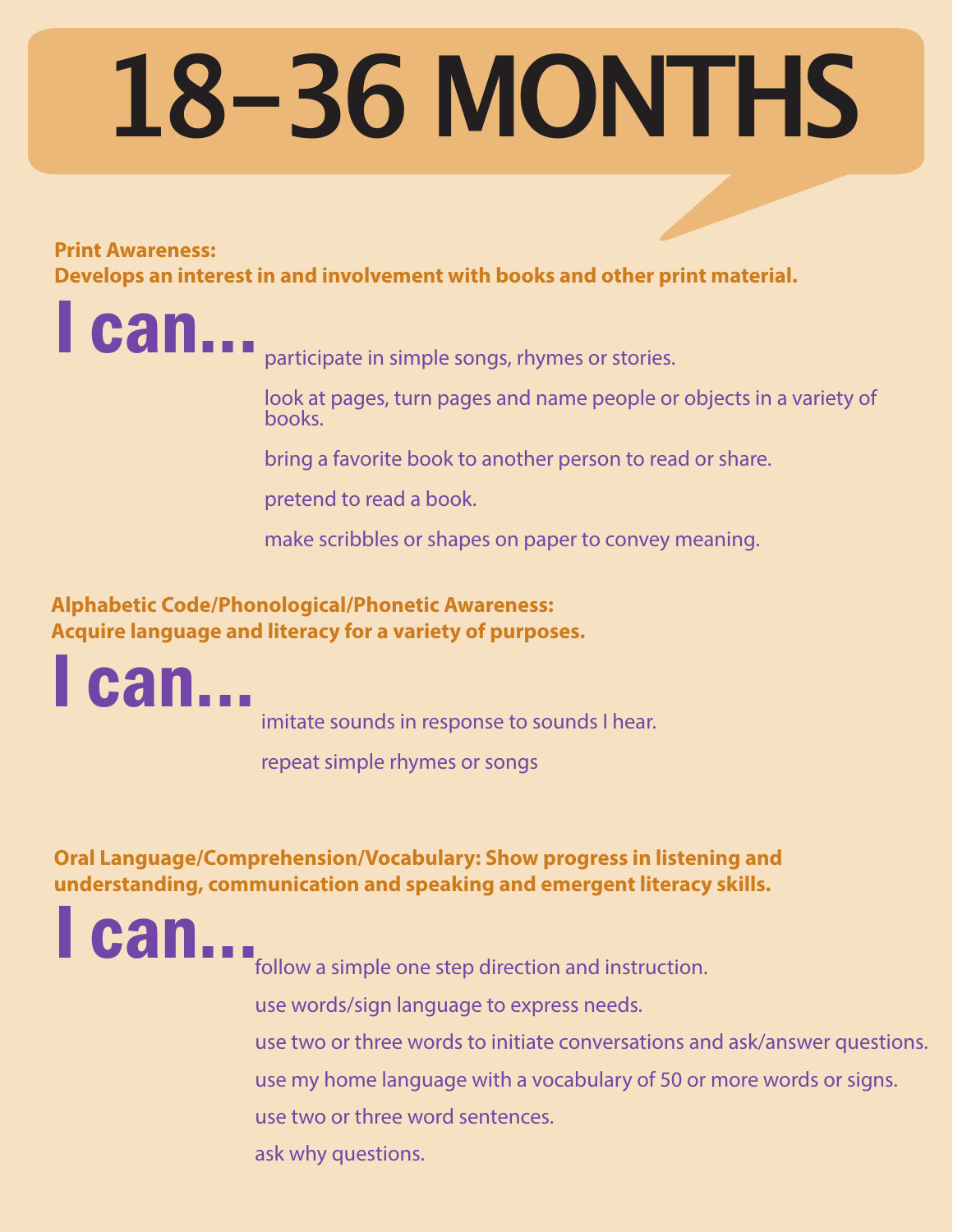# **THREE YEAR OLD**

#### **Print Awareness:**

**Develops an interest in and involvement with books and other print material.**

**Can...** recognize letters in my name. recognize my name in print. intentionally turn and look at pages in a book. use a variety of writing tools to make print. hold a book correctly.

**Alphabetic Code/Phonological/Phonetic Awareness: Acquire language and literacy for a variety of purposes.**

**can...** 

be understood by an unfamiliar listener.

say multi-syllable words

**Oral Language/Comprehension/Vocabulary: Show progress in listening and understanding, communication and speaking and emergent literacy skills.**



independently attend and listen to a story for at least 5-10 minutes.

answer basic comprehension questions about a story.

follow a simple two-step direction.

express needs and ideas with words.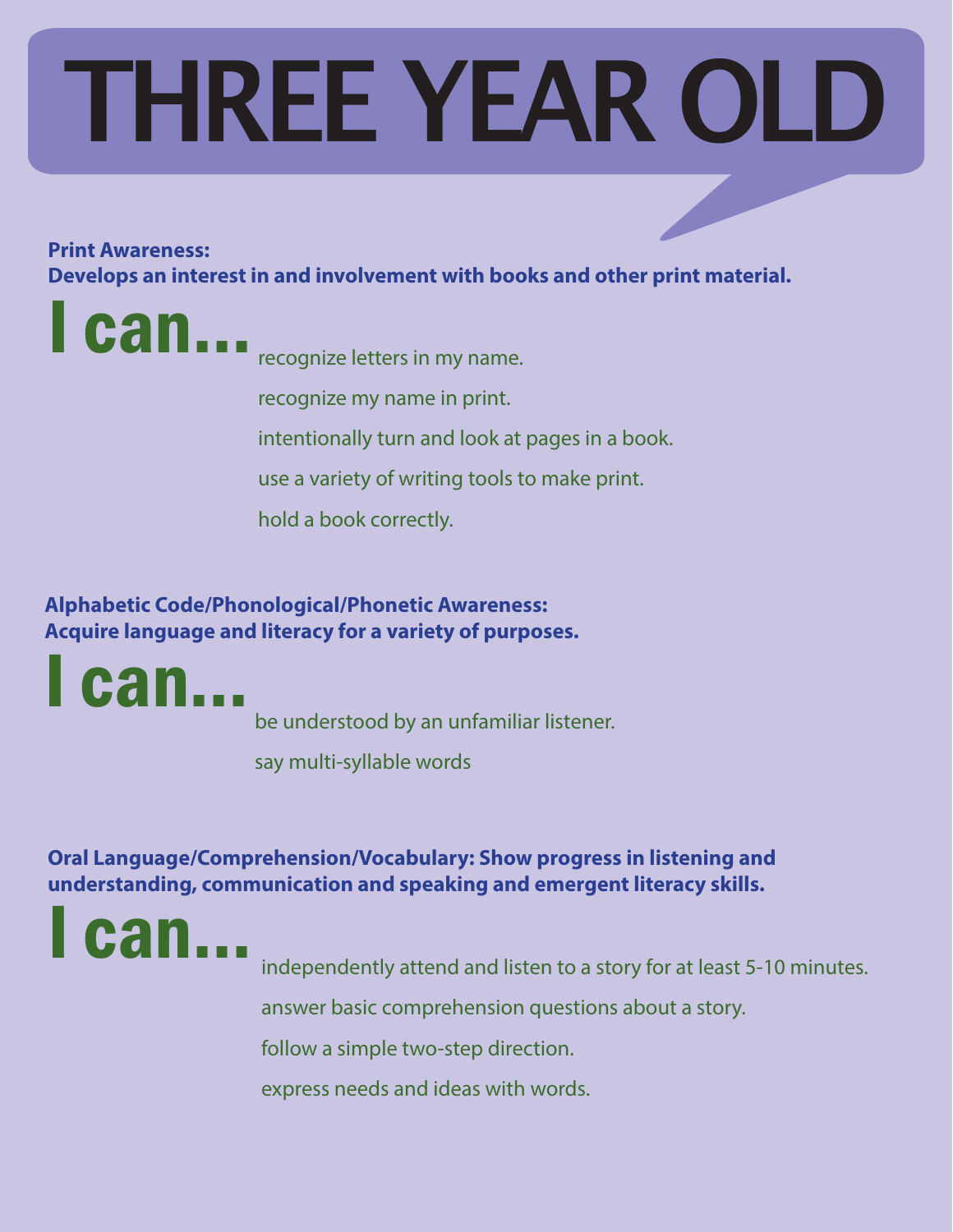# **FOUR YEAR OLD**

#### **Print Awareness:**

**Develops an interest in and involvement with books and other print material.**



**Can...** recognize and name 14 upper case letters.

legibly print my first name without a model.

use letters and letter like symbols when journaling.

draw a recognizable picture.

show where to start reading a sentence and follow along L-R with my finger.

identify the title, front and back of a book.

**Alphabetic Code/Phonological/Phonetic Awareness: Acquire language and literacy for a variety of purposes.**

I can... recognize one syllable words that rhyme.

identify words that start with the same sound.

recognize and produce sounds for 8 letters.

I can show awareness of syllables.

**Oral Language/Comprehension/Vocabulary: Show progress in listening and understanding, communication and speaking and emergent literacy skills.**

**can...** 

put pictures in order to tell a story.

listen to and retell a simple story to include the beginning, middle and end.

follow a simple three-step direction.

use sentences of 4 or more words to share my ideas.

make a logical prediction about what might happen in a story.

answer questions using descriptive words (such as follow, shape, and numbers)